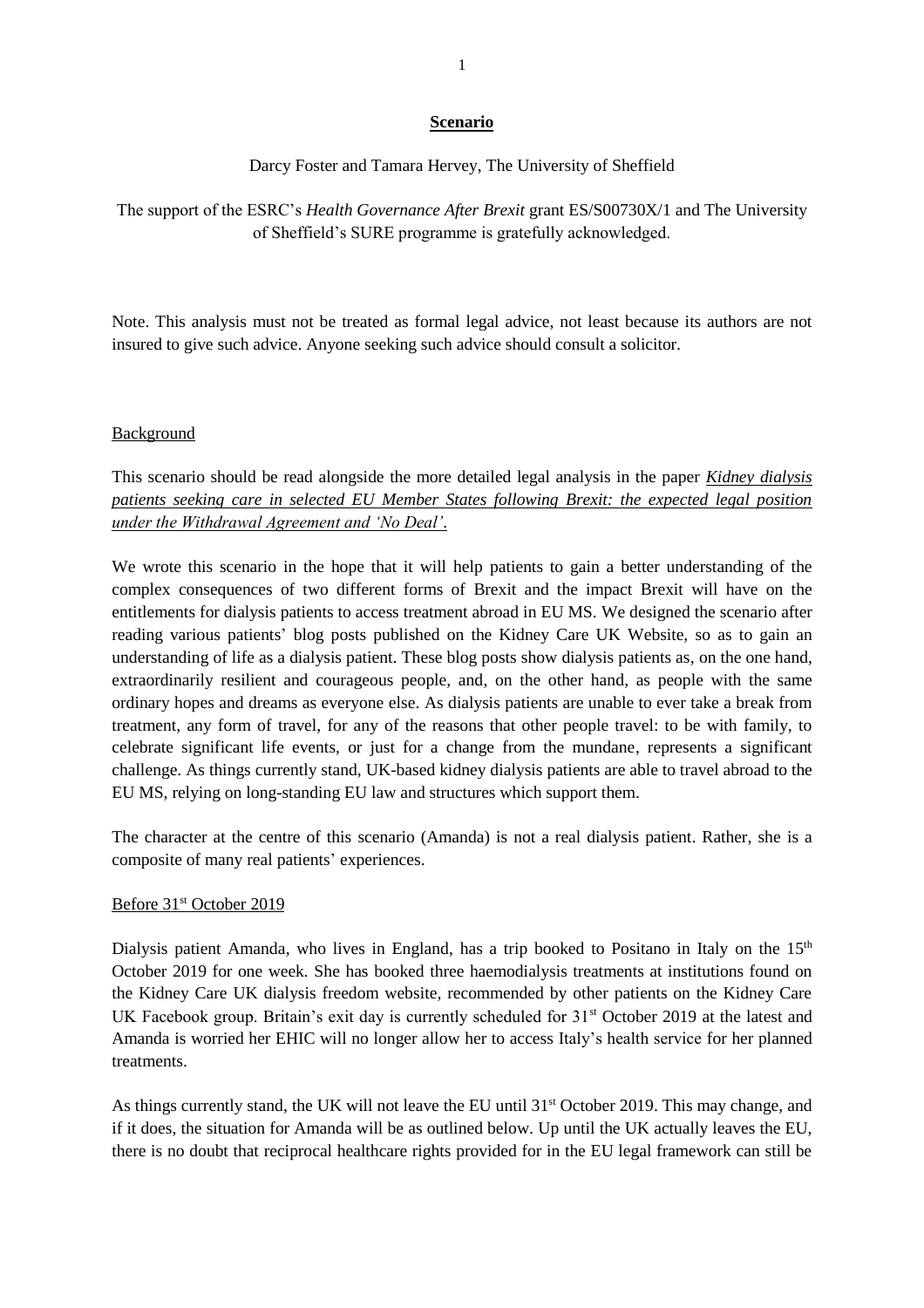relied on. Amanda, therefore, will be able to receive her dialysis treatments through her EHIC as she does now.

## After the UK has left the EU (currently 31<sup>st</sup> October 2019): patient already in EU on Exit Day, UK-EU Withdrawal Agreement agreed and in force

Amanda decides to extend her trip to Italy until 10th November 2019. She has 13 haemodialysis treatments scheduled during her trip, 4 of which fall after the UK are scheduled to have exited from the EU. She is concerned her treatments scheduled during November 2019 will not be provided for through her EHIC because it will no longer be valid after 31st October 2019.

If the UK and the EU agree the draft Withdrawal Agreement, any trips which begin before the UK's exit and extend past 31st October 2019 will continue to be covered. This is because the Withdrawal Agreement takes existing EU law and applies it to situations within the Withdrawal Agreement. Medical treatment during a trip which began before Exit Day is covered, until the person(s) return to their place of residence. This means Amanda's treatments scheduled in November 2019, and any treatments up to 31 December 2020, will be covered by her rights under the WA, which are the same as those she currently enjoys through her EHIC prior to Brexit.

# After the UK has left the EU (currently 31<sup>st</sup> October 2019): patient already in Italy on Exit Day, 'No Deal' Brexit

If the Withdrawal Agreement is not ratified, Amanda's rights in Italy will be based on Italian law. Italy's 'No Deal Decree' provides for the continuation of reciprocal healthcare for all persons covered under the EU reciprocal healthcare agreement, until  $31<sup>st</sup>$  December 2020. The 'No Deal Decree' is conditional on the UK reciprocating. If Italy recognises the provisions the UK has put in place for Italian nationals as sufficient reciprocation under the terms of the 'No Deal Decree', Amanda would be able to rely on the domestic law adopted by Italy to receive dialysis treatment in Italy during her trip, as she has done prior to Brexit.

## After the UK has left the EU (currently  $31<sup>st</sup>$  October 2019): patient goes to Spain after Exit Day, 'No Deal' Brexit

Amanda's sister, Gloria, resides in Alicante. Gloria's birthday is on the 17th January 2020 and Amanda would like to surprise her by coming to visit. She would like to stay for a week, therefore, would need 3 haemodialysis treatments. She is concerned that as her sisters' birthday is after Britain's scheduled exit from the EU, she will be unable to receive treatment through her EHIC and therefore, be unable to go.

In a No Deal Brexit situation, Amanda's rights to dialysis in Spain will be based on Spanish law. Spanish Royal Decree-Law 5/2019 extends the right of British nationals to access state healthcare as previously enjoyed as EU citizens. Like the Italian No Deal law, it is conditional on the UK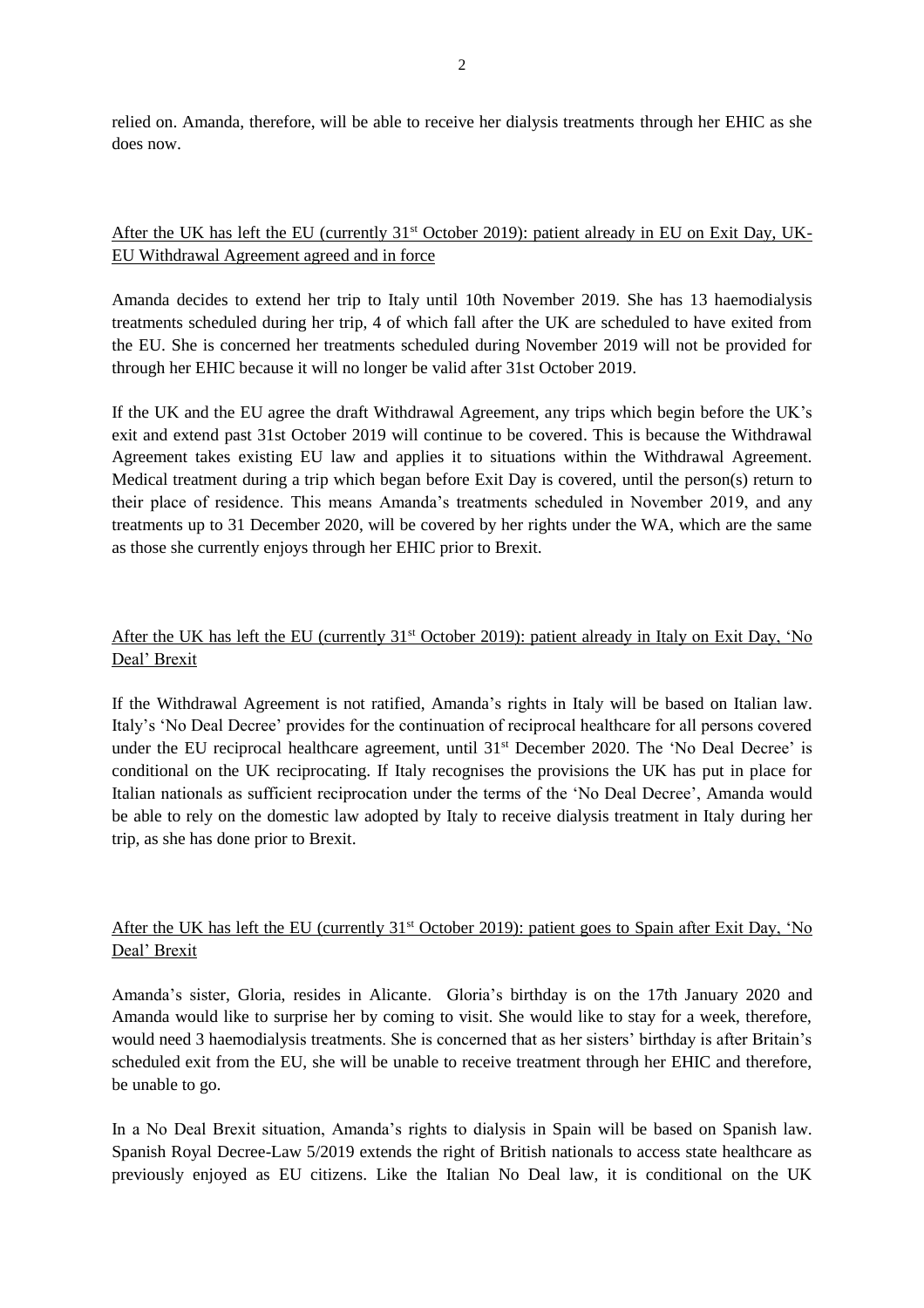reciprocating. 17th January 2020 falls within the 21-month time limit set out in the Royal Decree. Therefore, if Spain recognises the provisions the UK has put in place for Spanish nations as sufficient reciprocation under the terms of the Decree Law, Amanda would be able to receive treatment in Alicante in January 2020. She would be able to enjoy reciprocal healthcare rights until July 2021 under current domestic legislation. Amanda is entitled to the same right to healthcare as she had using her EHIC prior to Brexit. However, the Spanish decree requires the UK to issue a document which certifies that health coverage is payable by the UK, which UK citizens can show the relevant Spanish institutions. The UK would, therefore, need to adopt a measure which meets this criterion in order for Amanda to enjoy the right to dialysis treatment as currently enjoyed prior to Brexit through the Royal Decree-Law 5/2019. The UK has not yet done so.

It is now February 2022 and Amanda's daughter is graduating from a university in Barcelona. Amanda is concerned she will not be able to attend because she will no longer be able to receive haemodialysis treatment in Spain after the UK's exit from the EU. If the UK leaves the EU by the 31<sup>st</sup> October 2019 with no deal, Amanda will only be able to enjoy the reciprocal healthcare rights extended from the UK's membership to the EU by the Royal Decree-Law 5/2019 until 30<sup>th</sup> January 2022. As things currently stand, Amanda will therefore, be unable to access her dialysis treatment through Spain's national healthcare any time after 1<sup>st</sup> February 2022 under the Royal Decree-Law.

The Royal Decree-Law 5/2019 gives the UK a 'transition period' in which to secure further and more long-standing deals with MS including Spain. By 2022, the UK may have ratified a new agreement with Spain which extends these rights. The existing Spanish legislation is a promising start and although currently has a short-time frame in which the rights can be enjoyed, indicates Spain's willingness to continue the healthcare arrangements it has with the UK. Presently however, any trip scheduled after 30<sup>th</sup> January 2022 will fall outside the timeframe provided for currently by Spanish domestic law and patients would be unable to receive dialysis treatment on the same basis as prior to Brexit.

## After the UK has left the EU (currently 31<sup>st</sup> October 2019): patient goes to France after Exit Day, 'No Deal' Brexit

Amanda is planning on booking a trip to Paris to celebrate her  $25<sup>th</sup>$  wedding anniversary on  $15<sup>th</sup>$ March 2020. She will need one hemodialysis treatment whilst away. She is concerned that, in the case of a No Deal Brexit, she will not be able to receive the treatment through her EHIC. Unfortunately, as no domestic legislation is currently adopted in France providing for healthcare for UK nationals temporarily visiting France, Amanda will be unable to access France's medical services through her EHIC.

## After the UK has left the EU (currently 31<sup>st</sup> October 2019): patient goes to Greece after Exit Day, 'No Deal' Brexit

It is now November 2019 and Amanda has booked a holiday to Corfu for her and her family for two weeks. She will, therefore, need a number of haemodialysis treatments whilst abroad. She is concerned after a No Deal Brexit she will no longer have the right to cross-border healthcare. Due to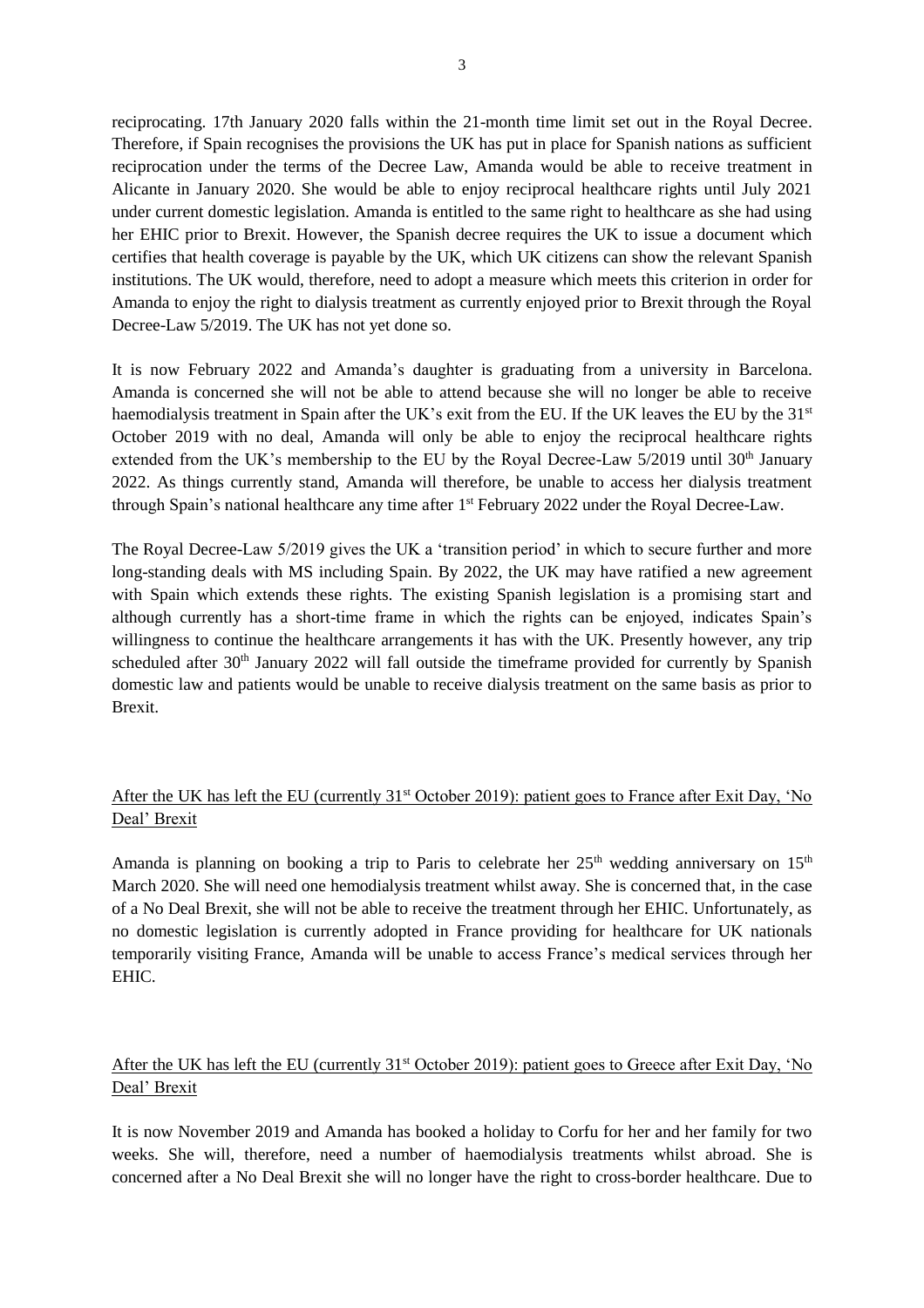Law 4604/2019 adopted in Greece, UK visitors will be able to access healthcare until the end of 2019. Amanda will, therefore, be able to continue to access Greece's healthcare service through her EHIC to have the necessary treatment for her kidney dialysis during her stay.

Amanda and her family want to take full advantage of Greece's warmer climate so decide instead to take their holiday in July 2020. Amanda is now concerned that her treatment will no longer be covered. Unfortunately, as the holiday falls outside of the period of time awarded by Greece for the continuation of the current reciprocal healthcare agreements, extended until  $31<sup>st</sup>$  December 2019, as things currently stand, Amanda will be unable to use her EHIC to access any treatment. The Greek Healthcare minister has the power to extend that date, so things may change.

## After the UK has left the EU (currently 31<sup>st</sup> October 2019): patient goes to Ireland after Exit Day, 'No Deal' Brexit

Amanda wants to book a long weekend trip to Dublin. She will need one haemodialysis treatment during her stay. The trip is scheduled for  $12<sup>th</sup>$  November until  $16<sup>th</sup>$ November 2020. Amanda is concerned her EHIC will no longer cover her for the treatment because the UK is scheduled to have left the EU the previous month. Although the UK and Ireland have a reciprocal healthcare agreement through their membership of the EU, the UK and Ireland also have mutual arrangements which extend the right to both Irish and British citizens residing in either country for treatment during temporary visits through the Common Travel Area and the Belfast Agreement. Amanda will therefore still be able to have her treatment through the Irish health service through proof of her English residency.

## After the UK has left the EU (currently 31<sup>st</sup> October 2019): patient goes to EU after Exit Day, UK-EU Withdrawal Agreement agreed and in force

If the UK and the EU agree the draft Withdrawal Agreement, the application of all EU law would continue until 31st December 2020 (although this date can be extended once).

Amanda would like to meet her daughter, Clare, after her trip interrailing around Europe in Sofia, Bulgaria. Clare finishes her trip in August 2020. Amanda would need two haemodialysis treatments during her stay. If the UK ratifies the Withdrawal Agreement, Amanda would be able to receive her treatments as she does now up until the end of any trip beginning before  $31<sup>st</sup>$  December 2020 in any EU MS. EU law would be encompassed under the Withdrawal Agreement therefore, all rules on data transfer and privacy will apply as they do now. Data will continue to be transferred between MS through the EESSI as well as payment for the treatment, as is currently the practice through EU membership.

### Longer term if the Withdrawal Agreement is agreed, or longer term after a No Deal Brexit

After 31 December 2020, or later if the transition period is extended, under the Withdrawal Agreement, Amanda's rights will be based only on domestic law in the state Amanda wishes to visit,